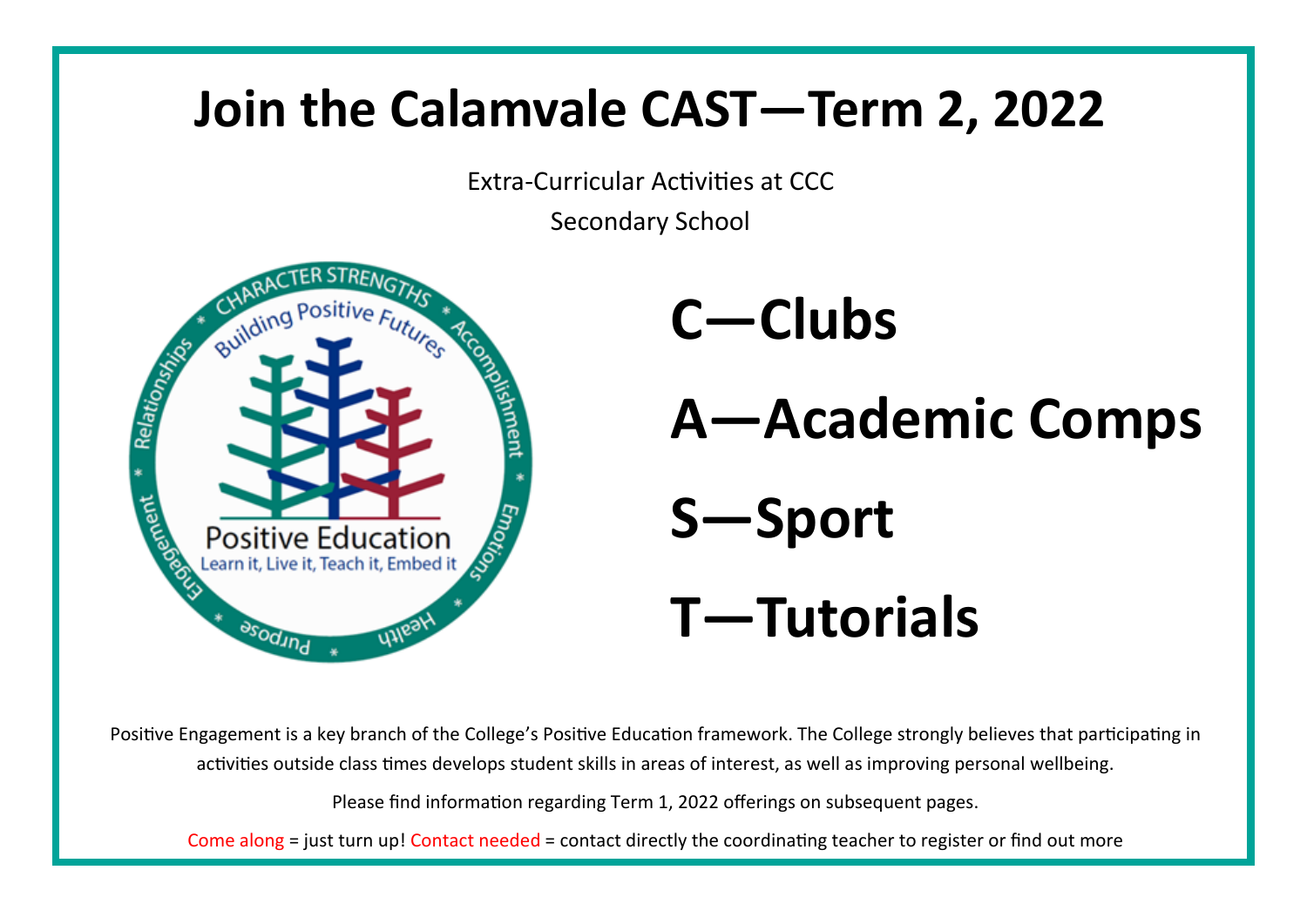

**Secondary** 

**School**

## **TERM 2, 2022**

## **MONDAYS**

| <b>Kokoda Challenge</b><br><b>Training</b><br>2.45pm-4.00pm<br>Hall<br><b>Contact needed</b><br><b>Mr Loriaux</b><br>slori2@eq.edu.au | Robotics (Y7-12)<br>1st or 2nd Break AR16<br><b>Mrs Reader (starts</b><br>Wk 6)<br>Come along-some cost<br>only for competitions | <b>Giving Back Craft Club</b><br><b>Year 7-12</b><br>$2.30 - 3.30$<br><b>R02</b><br><b>Contact needed</b><br><b>Kelly Hebert YSC</b><br>khebe1@eq.edu.au | Chess Club*<br>2.45pm-3.45pm<br>Library<br>Mr Chen (7-12)<br>achen126@eq.edu.au<br><b>Come along All levels</b><br>welcome |                                                                                                        |  |
|---------------------------------------------------------------------------------------------------------------------------------------|----------------------------------------------------------------------------------------------------------------------------------|----------------------------------------------------------------------------------------------------------------------------------------------------------|----------------------------------------------------------------------------------------------------------------------------|--------------------------------------------------------------------------------------------------------|--|
| A quiet hour to write,<br>research, or get a free<br>tutorial ! Yr 10, 11<br>and 12 Library 2.30 -<br>3.30pm                          |                                                                                                                                  |                                                                                                                                                          |                                                                                                                            |                                                                                                        |  |
| <b>Basketball-Junior</b><br>Varsity + Varsity<br><b>Sports Centre Court 3</b><br>2.30-4.00pm<br>Mr Bunn                               | Netball-Rookies<br><b>Sports Centre Court 2</b><br>$2.30pm - 3.30pm$<br><b>Ms Alofipo</b>                                        |                                                                                                                                                          |                                                                                                                            |                                                                                                        |  |
| <b>EALD Support</b><br>Y7-12 EALD students<br><b>U02</b><br>Ms Phil<br>Come along                                                     | <b>Science</b><br><b>Years 7-12</b><br>2.40pm-3.40pm<br>DT21/22<br><b>Science Dept</b><br>Come along                             | Hospitality<br><b>Years 10-12</b><br>7.30am-8.15am<br><b>FT Block</b><br><b>Ms Cremen</b><br>Come along                                                  | <b>Senior Maths</b><br><b>N01</b><br>2.35pm-3.35pm<br>Come along!                                                          | <b>Cert II Skills for Work</b><br>$2:45-3:30$<br><b>DT18</b><br><b>Mr Tunstall</b><br>mtuns2@eq.edu.au |  |

**Robotics —some cost for entry to competitions (optional). Begins Week 6 when new building opens**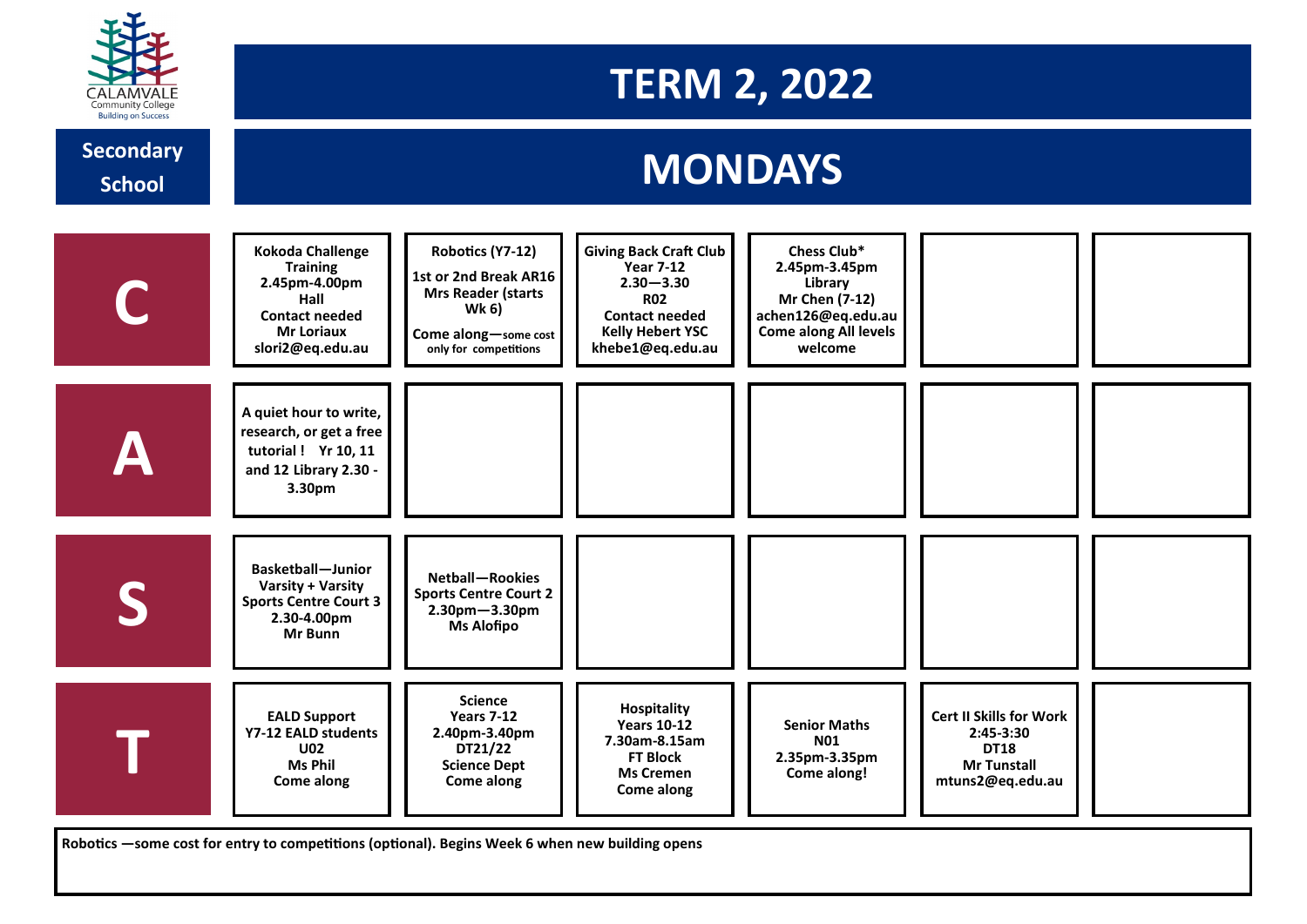

## **TERM 2, 2022**

**School**





**\*\*OzClo—**The Australian Computational and Linguistics Olympiad—see details www.ozclo.org.au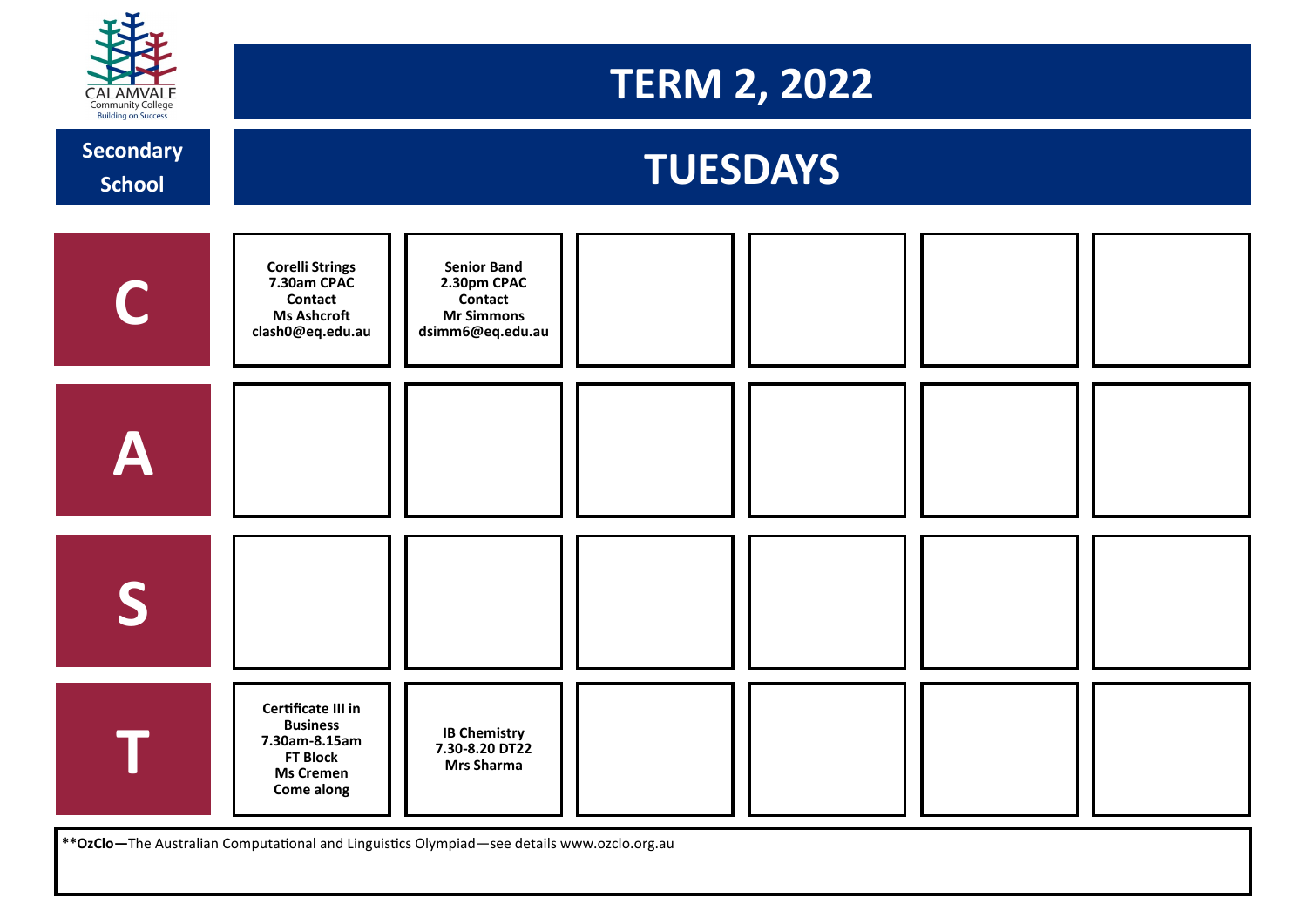

**School**

# **TERM 2, 2022**

# **Secondary Condary Secondary Active Secondary Active Secondary Active Secondary Active Secondary Secondary Secondary Secondary Secondary Secondary Secondary Secondary Secondary Secondary Secondary Secondary Secondary Secon**

|                                                                                                  | <b>Crescendo Strings</b><br>7.30am CPAC<br>Contact<br><b>Ms Ashcroft</b><br>clash0@eq.edu.au                                                  | <b>Young Engineers</b><br>Years 7-9<br>2:45-4:00pm<br><b>Mr Harvey</b><br>bharv97@eq.edu.au<br><b>Contact needed</b>    | <b>Debating Club</b><br>2:30-3:30pm T Block<br><b>Ms Dinh</b><br>tdinh36@eq.edu.au<br>Come along<br><b>All Year Levels</b> | <b>The Company</b><br>2.30pm-4.30pm CPAC<br><b>Contact</b><br>Mr Forman/Ms<br>Schloss/<br><b>Ms Marshall</b><br>jmfor1@eq.edu.au | <b>Cultural Club</b><br><b>Years 7-12</b><br>2.45-3.45pm PF23 or<br><b>SS block</b><br><b>Whitney Ueta-Siteine</b><br>wueta0@eq.edu.au<br>Come along |  |  |  |
|--------------------------------------------------------------------------------------------------|-----------------------------------------------------------------------------------------------------------------------------------------------|-------------------------------------------------------------------------------------------------------------------------|----------------------------------------------------------------------------------------------------------------------------|----------------------------------------------------------------------------------------------------------------------------------|------------------------------------------------------------------------------------------------------------------------------------------------------|--|--|--|
|                                                                                                  | <b>Titration competition</b><br><b>Science week</b><br><b>Crystal growing comp</b><br>Dr. Islam<br><b>DT 22</b><br>After school/break<br>time |                                                                                                                         |                                                                                                                            |                                                                                                                                  |                                                                                                                                                      |  |  |  |
|                                                                                                  | <b>Basketball-Junior</b><br>Varsity + Varsity<br><b>Sports Centre Court 3</b><br>2.30-4.00pm<br>Mr Bunn                                       | Volleyball-Year 8<br>and 9 Boys<br><b>Sports Centre Court 1</b><br>and 2<br>$2.30pm - 3.30pm$<br><b>Mr Schwarzbauer</b> |                                                                                                                            |                                                                                                                                  |                                                                                                                                                      |  |  |  |
|                                                                                                  | <b>IB Business</b><br>Management/<br><b>Business Diploma</b><br><b>SS05</b><br>2.30-3.30pm<br><b>Ms Vidler</b><br>Come along                  | <b>Tutoring Hub</b><br>Maths/Eng/Hum<br>Years 7-9<br>SS07/SS09<br>2.35pm-3.35pm<br>Come along!                          | <b>Senior Maths Tutor-</b><br>ing<br><b>Yrs 10-12</b><br><b>LO7</b><br>2.35-3.35pm                                         | <b>Chinese Tutoring</b><br>2.30-3.00pm U01                                                                                       |                                                                                                                                                      |  |  |  |
| Chess Club-some cost for entry to competitions (optional)<br>Young Engineers-cost to participate |                                                                                                                                               |                                                                                                                         |                                                                                                                            |                                                                                                                                  |                                                                                                                                                      |  |  |  |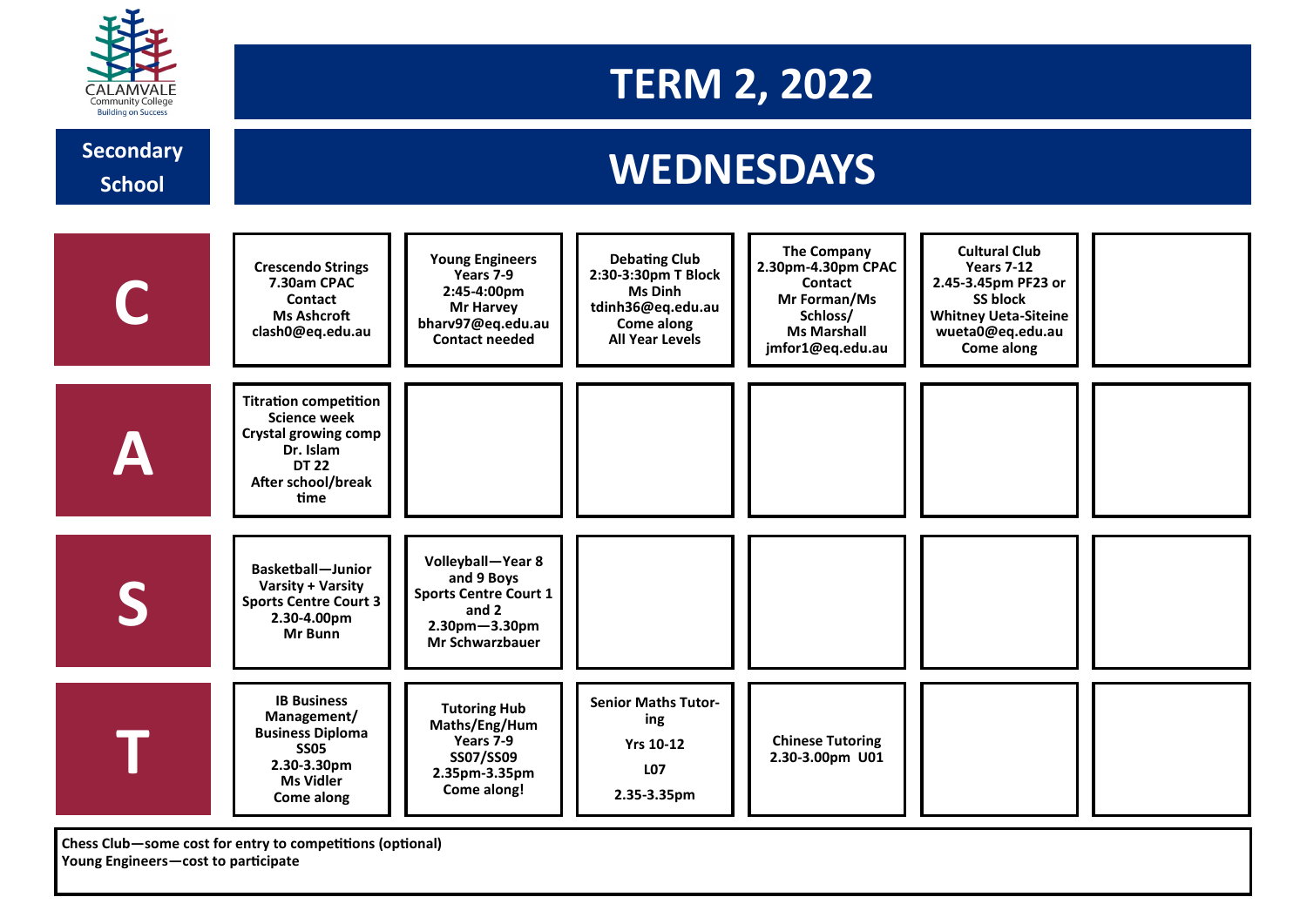

## **TERM 2, 2022**

**School**

# **Secondary Condary Condary Condary Property Condary Property Conducts of THURSDAYS**



**'Contact needed' - it is important to confirm before your son/daughter's first attendance All other activities do not require pre-organisation**